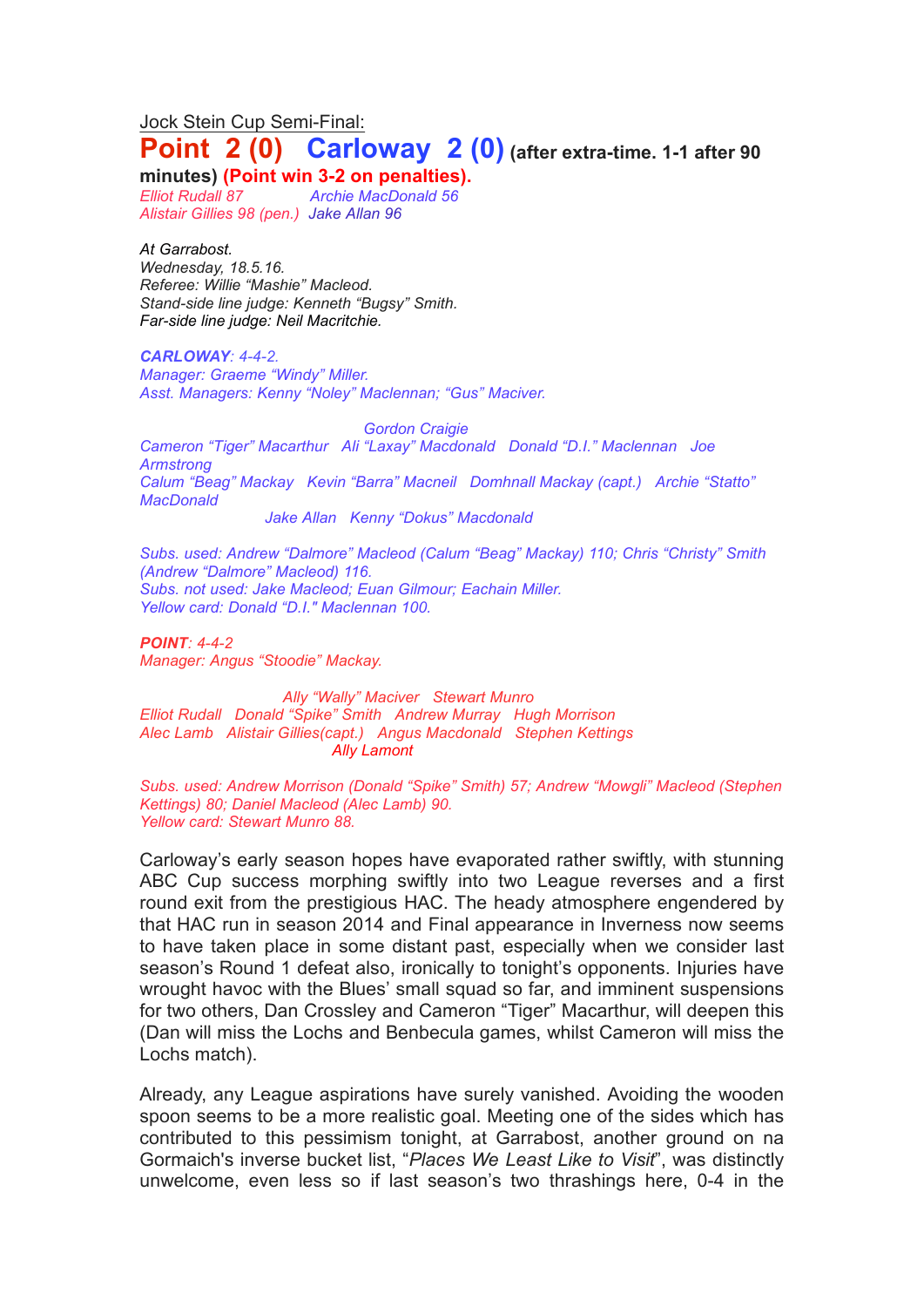League and 1-6 in the Moldova Lewis, are clearly remembered. The perceived injustices undergone in the former - the loss of an "offside" goal; a disputed penalty, then yellow card for "Laxay" - no doubt still rankle, but more immediate weaknesses need attention, firstly managing to get goal attempts on target, something that proved particularly elusive in the last two games versus Back.

While creating chances was also a problem in the first game at Col Uarach, and has been for some time, it certainly wasn't in the second. Keeping attempted shots beneath the ozone layer was, though. With "Dokus" playing deep, and "Statto" and Allan wide, young Ross Maciver is the only obvious "centre-forward", a heavy responsibility for a young star still learning his craft to carry.

The first surprise tonight was the members of the squad, or, more precisely, those who weren't in it. A lengthy list of those unavailable included: Ross "Tiny" Maclean, Calum Tom Moody, Murdo "Sqweg" Macleod, "Rab" Maciver, Billy Anderson, and Ross Maciver, while Dan Crossley was ruled out because of continuing knee problems. Also, Eachainn Miller had picked up an injury in Tuesday's Under-18 match and only appeared on the bench in case of emergencies, beside Chris "Christy" Smith, Andrew "Dalmore" Macleod and debutant, Euan Gilmour. One man's loss is another man's gain. Such absences allowed Joe Armstrong and Callum "Beag" Mackay to start for the Blues, at left-back and right-wing respectively, with "Laxay" moving rightwards to centre-back, alongside "D.I.", allowing new dad, Domhnall Mackay, to make his 300th appearance for the club in his favoured position of holding midfielder.

Garrabost now out-ranks Fivepenny as the coldest place on earth. A freezing easterly assisted Carloway to achieve an early control, despite the new arrangement of personnel. A fluid formation, shifting between 4-4-2 and 4-5- 1, with individual roles ever-changing, still gelled quickly and pressed forward 1000% more purposefully than they had done in the Back games. In 7 minutes a "Dokus" free-kick from the centre line was propelled forward by the wind through the defensive line and Lamont had to move smartly to his left to claw the flying ball round his post.

This led to a series of dangerous, wind-assisted corners, which were scrambled away to the Rubhachs' right, which led to another Carloway freekick, 10 metres inside the touch-line, winging in from MacDonald, 20 metres from the bye-line. Again it was knocked out, this time to "Dokus" 20 metres from goal in the centre, and he immediately slipped it right to Allan, but his thumping right-foot drive was blocked away for another corner to his left by Gillies.

At this point, Point were struggling against the wind and an aggressive opposition to gain a foothold in midfield and pressure forward into the Blues' half. Rudall was subdued, though "Spike" prevailed as combative as always, but isolated. To kick-start things, "Wally" came right after 20 minutes, with Hugh Morrison slotting in behind and inside him; Murray moved left. However,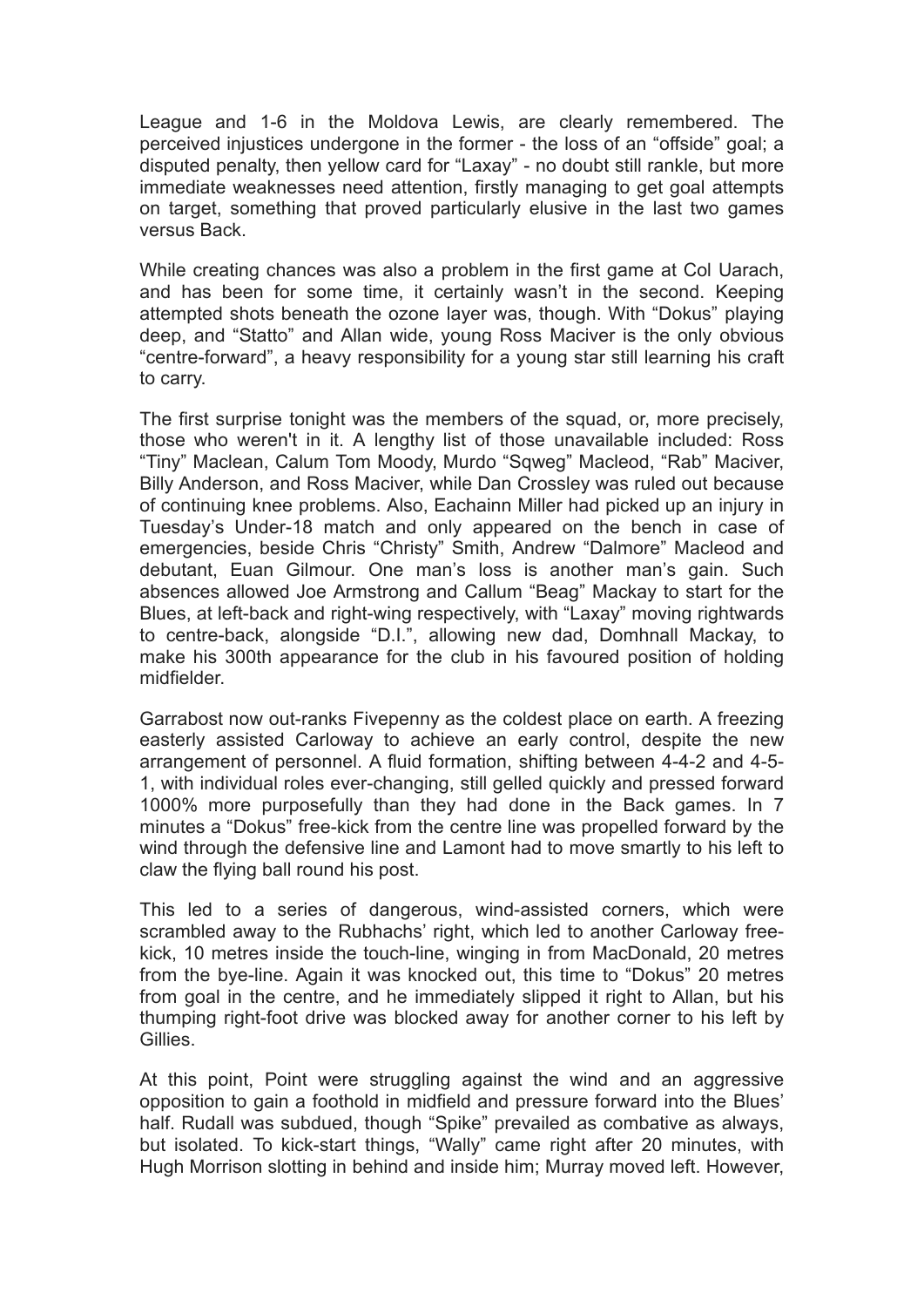two further chances arrived for na Gormaich: in 25 minutes the pace of another "Dokus" free-kick, from the left centre line, carried it beyond everyone to Lamont, before a neat, inter-passing movement on the right between "Beag", Allan, and "Barra" sent Macneil free on the right. From 18 metres he flashed across a high cross, which Angus Macdonald, by the near post, headed on dangerously, across his own goal and beyond the far post for another corner.

Finally, Point gauged the wind and gained a free-kick, 10 metres inside the Carloway half, towards the Rubhach right. Gillies sent in an inviting rightfooted diagonal which dropped neatly for "Wally", dropping off the line by the far post, 12 metres out, but he had stepped forward a moment too early and was off-side. Moments later Macdonald burst forward through the centre, then delivered a glorious diagonal to "D.I.'s" left and behind Armstrong, for "Wally" to race forward into the right side of the box unhindered, but "Van Der Sar" read the danger and was out to get a foot to the inviting ball an inch before Maciver.

The chances became fewer for both sides as Point finally confronted the Blues in the centre of the field and a savage unarmed warfare ensued, mainly between Rudall, "Barra", Smith, and Mackay. In 37 minutes a gigantic "D.I." clearance downfield was chased by Allan but Lamont shot from his goal to punch the awkwardly bouncing ball to the right, as Allan came crashing into him.

#### **Half-time: Point 0 Carloway 0**

A main talking point at the interval was whether or not Point could employ the still-raging easterly to their advantage, as Carloway had done in the first halfhour, though the Blues must have been bitterly ruing their continuing inability to find the net, 291 minutes and counting since "Statto" headed home against the Rubhachs in the League at Cnoc a' Choilich. Apart from that, and that's a big "*Apart from that …..*", it had been an encouraging first half for na Gormaich: the back-line had been ferociously stonewall; the midfield had combined and moved threateningly as a unit; and "Beag" and "Statto" were continually stretching the Point back-line thin. However, the combativeness of Rudall, Smith, and Murray was growing and "Wally", Lewis's own Thierry Henry, can never really be marked out.

The opening five minutes immediately reminded Carloway of the task ahead. In 46 minutes a long Gillies clearance was chased into the right of the Carloway box by Munro, but under pressure from "D.I.", he snatched at the ball, 14 metres out, and it rocketed off towards Aignish. Five minutes later, "Laxay" was robbed on the left edge of the box by "Wally", who moved forward, then checked back and inwards, and sent a beautiful right-footer from 16 metres, curving round Craigie, but somehow he managed to curl it outside the far post. A minute later Craigie inexplicably didn't notice "Wally" lurking outside the box to his right when he took a short goal-kick and passed the ball right to him. Maciver overcame his surprise swiftly and sent the neatest of lobs over the stranded keeper. However, the angle was tight and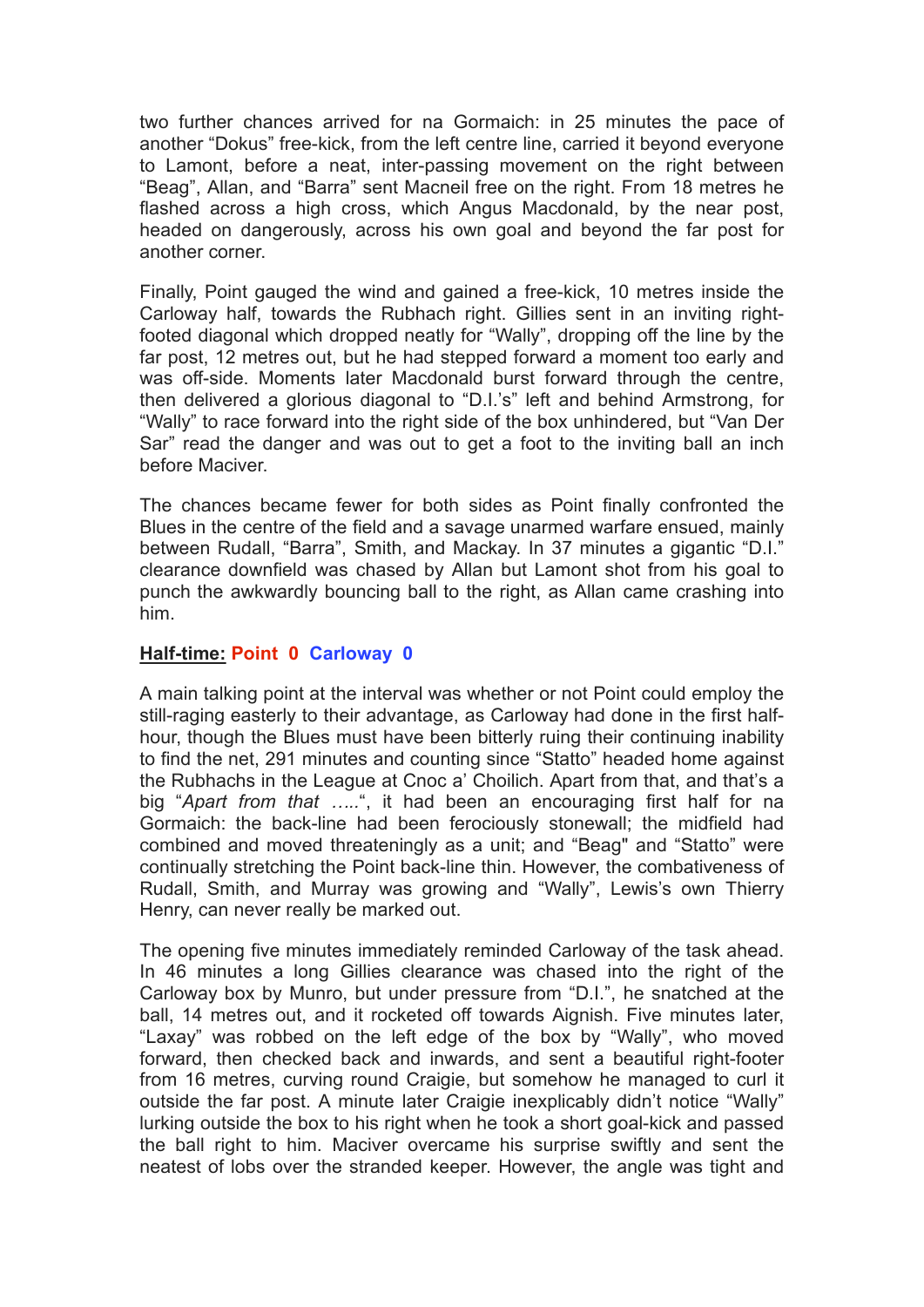the ball bounced on top of the bar and carried over.

Two minutes later a real chance materialized for the Blues as an exquisite diagonal from "Dokus" freed "Beag" down the right behind Lamb. The young star's nasty head-high cross was met by the near post by Macdonald, 14 metres out. However, his header was miscued backwards across his own goal, but it arrived too fast for any takers. A minute later na Gormaich edged in front when a "Laxay" break from defence fed Allan on the right centre-line. His high up-and-under dropped down around the penalty spot and "Statto" just beat Lamont to it to glance it neatly inside the keeper's left-hand post (**0- 1**).

It was 68 minutes before the next real opportunity arrived as Carloway broke in numbers out of defence and "Laxay" found "Dokus" moving forward into the Point half. Midway within the half, in the centre, he slipped a golden diagonal wide of Macdonald and behind Lamb for Allan to come in at speed from the right. However, Lamont was out like lightning to block the low drive from 14 metres with his right leg brilliantly.

In 81 minutes a long clearance by Gillies was caught by the wind and as Munro raced unchallenged into the left of the Carloway box, "Laxay" came from nowhere to get across and pull off a remarkable sliding tackle, which averted the threat.

Just when it seemed the Rubhachs were running out of ideas on how to pierce a cast-iron Blues' defence, they unexpectedly equalized. On the Carloway left, 20 metres from the bye-line, and ten from the touch-line, an inviting "Wally" free-kick cleared the defence in the centre and Rudall, coming in at the back-post, reverse-headed it across "Van Der Sar" and inside the far post (**1-1**).

This knocked the Blues off-balance and they had to endure the final few minutes and three minutes' added-on time as a fired-up Point roared forward. Indeed, in the 92nd minute, another "Wally" free-kick, this time in the centre, 22 metres out, was flighted perfectly over the wall, clipped the top of Craigie's right-hand bar, and went over.

# **After 90 minutes: Point 1 (0) Carloway 1 (0)**

Point continued their offensive immediately, with "Wally" being sent through the centre by no. 15. He made 20 metres from goal, before slipping the ball diagonally left for Munro to cut in sharply but Craigie smothered his low drive from 16 metres to his left. A moment later a long ball forward from Mackay was beating Gillies, but MacDonald, on the edge of the box, could not control the awkwardly bouncing ball, and it spun forward and away from him.

In 96 minutes it was Mackay's turn to win a tussle by Point's right-hand corner flag, then lift an up-and-under square across goal. Allan read its fall beautifully by the near post, to volley home expertly from 12 metres, just inside Lamont's right-hand post (**1-2**).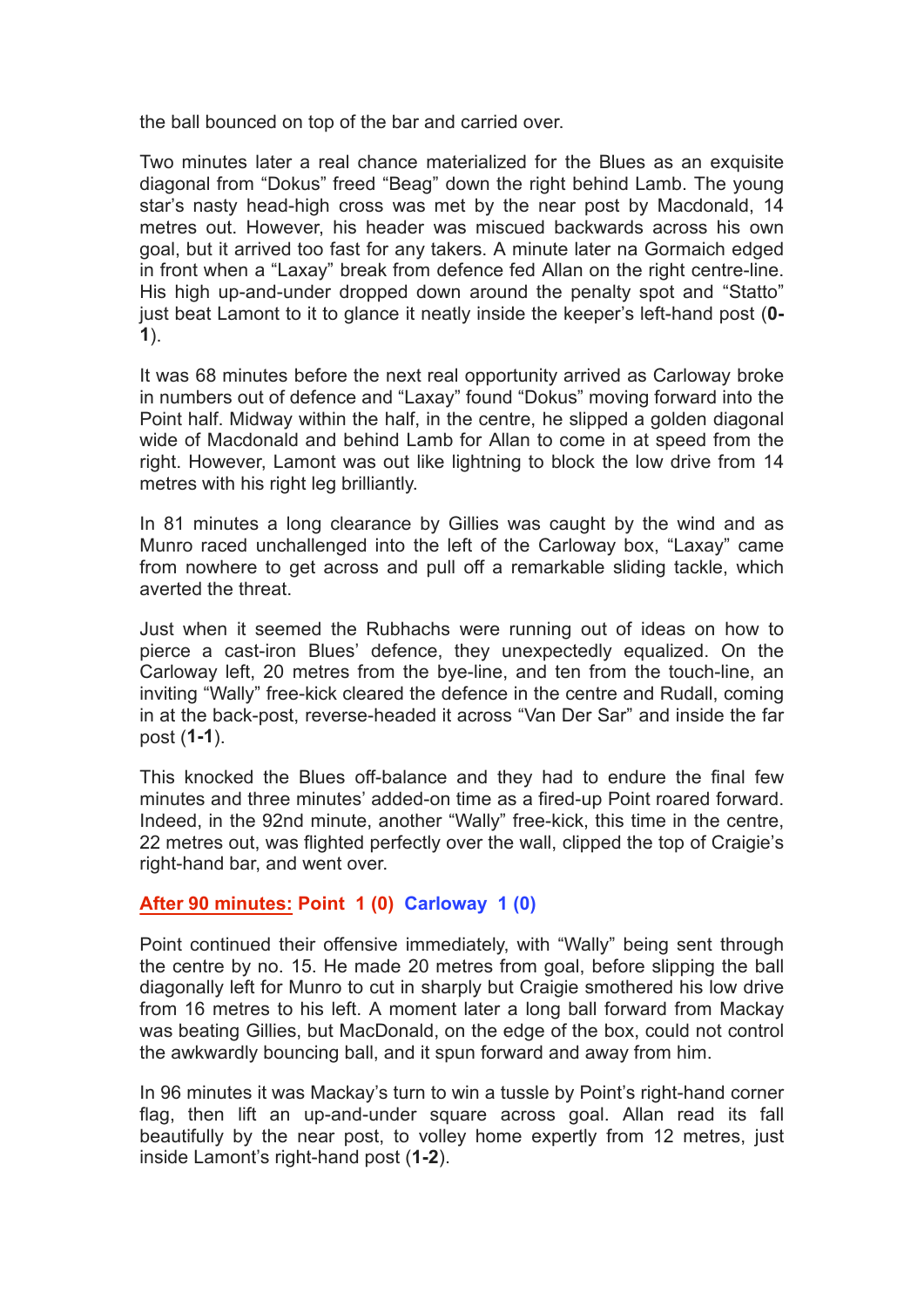A minute later Point drew level, via the penalty spot, as "Wally" was adjudged to have been held back by "Tiger." when no. 15 had played a high ball diagonally forward from the right. The award was not well-received by those from the west, but Gillies ignored this to drive a powerful low shot under the rightwards-diving Craigie (**2-2**).

It was, once again, end-to-end stuff as each side saw the decisive nature of the next goal. In 102 minutes, "Dokus" sent a neat free-kick from 20 metres, in the centre, over the wall but Lamont had time to see it coming and dropped on it carefully, low to his right. Then, two minutes later, the final "moment" of the half involved yet another "Dokus" free-kick, 24 metres out, cannoning of a Point head in the wall for a corner.

### **Extra-time; half-time: Point 2 Carloway 2**

As each side became ever more cautious in the final period, only one further chance arrived for either. In 108 minutes a final "Dokus" free-kick, just in from the touch-line on Carloway's left, 10 metres out, was headed out to MacDonald on the edge of the box but his instant right-footer ended up in Broadbay. Then, after a lengthy delay because of an unfortunate injury to Andrew "Dalmore" Macleod, Carloway had to endure a final heart-stopping moment in 117 minutes, when "Wally" won the ball by their right corner flag, then sent across the neatest of low, square balls, which was met by Munro, 10 metres out by the near post, but, heavily-pressured by "D.I.", he had no space to control the ball and his flick went straight up.

# **Full-time: Point 2 (2) Carloway 2 (2)**

If this had been the final score in a League game, this would have been a creditable result for both sides, although Carloway lived to regret that failure to capitalize on their first-half edge. It does not need a crystal ball to figure out how, with the greater number of chances created, they have ended up booted out of another cup. Both back-lines had been sound throughout, with a special mention for Joe Armstrong having a second baptism of fire against Point (last season he had débuted against an on-fire Sam Macsween!!!!!) Calum "Beag" performed admirably also, pitted against the experienced Alec Lamb, and the unexpected midfield line-up competed impressively for large periods of the game, against a side which had threatened to engulf them a fortnight ago.

Difficulties still remain: the ratio of chances created to chances on target/taken, and a tendency to over-egg the sandwich at rather tricky moments in defence or in the opponents' penalty area, but, overall, this was an encouraging display, despite the eventual result. There is definite room for optimism, if this approach can be maintained. A major difference tonight seemed to be attitude, although the introduction of pacy, skilled youth and sustained aggression in defence/midfield must be factors in a positive performance. The re-introduction of creative oversight (e.g. through Crossley, Miller, Anderson, etc.) to augment that of "Dokus" will be invaluable in the final mix, but the inclusion of a dedicated goal-scorer (e.g. Ross Maciver, etc.)